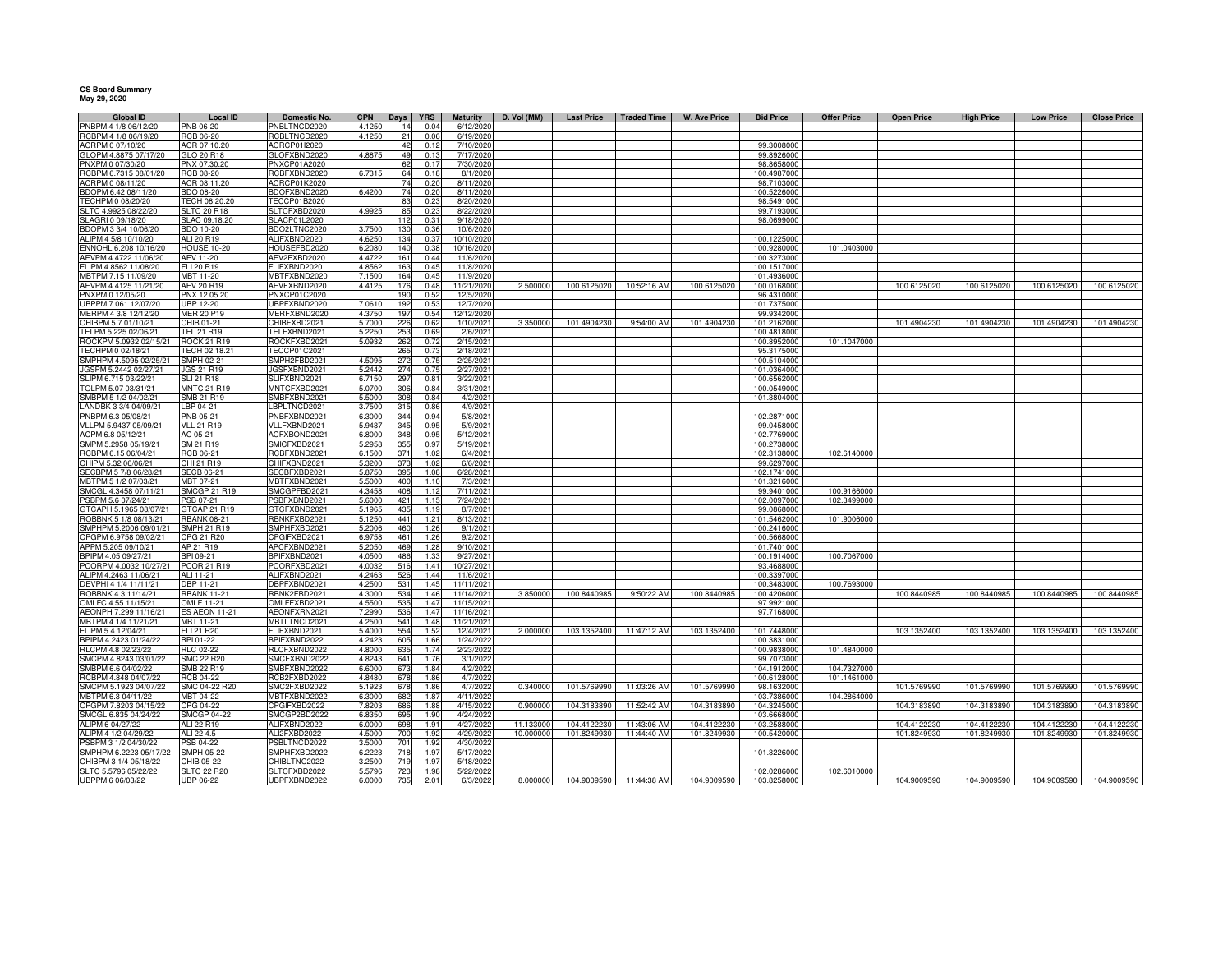| <b>Global ID</b>       | <b>Local ID</b>      | Domestic No. | <b>CPN</b> | Days             | <b>YRS</b> | <b>Maturity</b> | D. Vol (MM) | <b>Last Price</b> | <b>Traded Time</b> | W. Ave Price | <b>Bid Price</b> | <b>Offer Price</b> | <b>Open Price</b> | <b>High Price</b> | <b>Low Price</b> | <b>Close Price</b> |
|------------------------|----------------------|--------------|------------|------------------|------------|-----------------|-------------|-------------------|--------------------|--------------|------------------|--------------------|-------------------|-------------------|------------------|--------------------|
| PNBPM 3 1/4 06/06/22   | PNB 06-22            | PNBLTNCD2022 | 3.2500     | 738              | 2.02       | 6/6/2022        |             |                   |                    |              |                  |                    |                   |                   |                  |                    |
| BPIFAM 4.3 06/16/22    | <b>BFSB 06-22</b>    | BFSBFXBD2022 | 4.3000     | 748              | 2.05       | 6/16/2022       |             |                   |                    |              | 100.1939000      | 100.7806000        |                   |                   |                  |                    |
| ENNOHL 6.131 07/16/22  | <b>HOUSE 22 R20</b>  | HOUSEFBD2022 | 6.1310     | 778              | 2.13       | 7/16/2022       |             |                   |                    |              | 99.2700000       |                    |                   |                   |                  |                    |
| SMPM 6.9442 07/16/22   | SM 22 R19            | SMICFXBD2022 | 6.944      | 778              | 2.13       | 7/16/2022       |             |                   |                    |              | 105.5167000      |                    |                   |                   |                  |                    |
| BDOPM 4.408 08/03/22   | BDO 08-22            | BDOFXBND2022 | 4.4080     | 796              | 2.18       | 8/3/2022        |             |                   |                    |              | 100.4284000      | 101.0520000        |                   |                   |                  |                    |
| AEVPM 5.0056 08/06/22  | AEV 22 R20           | AEVFXBND2022 | 5.005      | 799              | 2.19       | 8/6/2022        |             |                   |                    |              | 101.6689000      | 102.2992000        |                   |                   |                  |                    |
| FLIPM 5.3567 08/20/22  | <b>FLI 22 R20</b>    | FLIFXBND2022 | 5.356      | 813              | 2.23       | 8/20/2022       |             |                   |                    |              | 102.1181000      | 103.0820000        |                   |                   |                  |                    |
| EWPM 4 09/21/22        | EW 09-22             | EWBLTNCD2022 | 4.0000     | 845              | 2.31       | 9/21/2022       |             |                   |                    |              |                  |                    |                   |                   |                  |                    |
| PNBPM 3 3/4 10/27/22   | PNB 10-22            | PNB2LTNC2022 | 3.750      | 881              | 2.41       | 10/27/2022      |             |                   |                    |              |                  |                    |                   |                   |                  |                    |
| AUBPM 4 5/8 11/07/22   | <b>AUB 11-22</b>     | AUBFXBND2022 | 4.625      | 892              | 2.44       | 11/7/2022       | 20.000000   | 101.2668410       | 11:07:46 AM        | 101.2668410  | 100.9770000      | 101.6742000        | 101.2668410       | 101.2668410       | 101.2668410      | 101.2668410        |
| CBPM 4.426 11/13/22    | <b>RCB 11-22</b>     | RCBFXBND2022 | 4.426      | 898              | 2.46       | 11/13/202       |             |                   |                    |              | 100.5226000      | 101.2225000        |                   |                   |                  |                    |
| HIBPM 3.65 12/02/22    | CHIB 12-22           | CHIB2LTN2022 | 3.650      | 917              | 2.51       | 12/2/202        |             |                   |                    |              |                  |                    |                   |                   |                  |                    |
| OBBNK 4 1/8 12/16/22   | <b>RBANK 12-22</b>   | RBANKLTN2022 | 4.1250     | 931              | 2.55       | 12/16/2022      |             |                   |                    |              |                  |                    |                   |                   |                  |                    |
| SMCGL 5 3/8 12/22/22   | <b>SMCGP 22 R20</b>  | SMCGPFBD2022 | 5.3750     | 937              | 2.57       | 12/22/2022      | 2.400000    | 102.0998930       | 10:10:42 AM        | 102.0998930  | 97.3661000       |                    | 102.0998930       | 102.0998930       | 102.0998930      | 102.0998930        |
| FLIPM 5.0496 01/07/23  | CPI 01-23 R20        | CPIFXBND2023 | 5.0496     | 953              | 2.61       | 1/7/2023        |             |                   |                    |              | 100.1183000      |                    |                   |                   |                  |                    |
| SBPM 4 1/2 02/04/23    | PSB 02-23            | PSBFXBND2023 | 4.5000     | 981              | 2.69       | 2/4/2023        |             |                   |                    |              | 99.6858000       |                    |                   |                   |                  |                    |
| RCBPM 3 3/4 02/11/23   | RCB 02-23            | RCBLTNCD2023 | 3.7500     | 988              | 2.71       | 2/11/2023       |             |                   |                    |              |                  |                    |                   |                   |                  |                    |
| BDOPM 3 5/8 02/18/23   | BDO 02-23            | BDOLTNCD2023 | 3.625      | 995              | 2.72       | 2/18/2023       |             |                   |                    |              |                  |                    |                   |                   |                  |                    |
| WPM 4 1/2 02/21/23     | EW 02-23             | EWBFXBND2023 | 4.500      | 998              | 2.73       | 2/21/2023       |             |                   |                    |              | 100.5106000      | 101.0248000        |                   |                   |                  |                    |
| TCAPH 5.0937 02/27/23  | GTCAP 23 R20         | GTCFXBND2023 | 5.093      | 1004             | 2.75       | 2/27/202        |             |                   |                    |              | 93.6186000       |                    |                   |                   |                  |                    |
| MPHPM 5.663 03/01/23   | SMPH 23 R21          | SMPHFXBD2023 | 5.663      | 100              | 2.75       | 3/1/2023        |             |                   |                    |              | 100.4012000      |                    |                   |                   |                  |                    |
| MCPM 6 1/4 03/19/23    | SMC 23 R21           | SMCFXBND2023 | 6.250      | 102 <sub>1</sub> | 2.80       | 3/19/202        | 3.10000     | 105.6587000       | 11:22:23 AM        | 105.6587000  | 104.8472000      | 105.6587000        | 105.6587000       | 105.6587000       | 105.6587000      | 105.6587000        |
| IBTPM 4 1/2 04/24/23   | MBT 04-23            | MBTFXBND2023 | 4.500      | 1060             | 2.90       | 4/24/2023       |             |                   |                    |              | 100.2691000      | 101.0861000        |                   |                   |                  |                    |
| NBPM 3 7/8 04/26/23    | PNB 04-23            | PNBLTNCD2023 | 3.875      | 106              | 2.91       | 4/26/202        |             |                   |                    |              |                  |                    |                   |                   |                  |                    |
| DCPM 4.7312 05/03/23   | EDC 23 R19           | EDCFXBND2023 | 4.731      | 106              | 2.93       | 5/3/202         | 385.000000  | 102.2675290       | 11:45:30 AM        | 101.4069580  | 100.8956000      | 101.4434000        | 101.3035530       | 102.2675290       | 101.3035530      | 102.2675290        |
| ECBPM 3 7/8 05/08/23   | SECB 05-23           | SECBLTNC2023 | 3.8750     | 1074             | 2.94       | 5/8/2023        |             |                   |                    |              |                  |                    |                   |                   |                  |                    |
| BPIPM 3 3/4 05/24/23   | BPI 05-23            | BPILTNCD2023 | 3.7500     | 1090             | 2.98       | 5/24/2023       |             |                   |                    |              |                  |                    |                   |                   |                  |                    |
| ACPM 3.92 07/07/23     | AC 23 R22            | ACFXBOND2023 | 3.920      | 1134             | 3.11       | 7/7/2023        |             |                   |                    |              | 97.6192000       |                    |                   |                   |                  |                    |
| MCGL 4.7575 07/11/23   | <b>SMCGP 23 R21</b>  | SMCGPFBD2023 | 4.757      | 113              | 3.12       | 7/11/2023       |             |                   |                    |              | 98.4515000       | 100.4524000        |                   |                   |                  |                    |
| GLOPM 5.2792 07/17/23  | GLO 23 R20           | GLOFXBND2023 | 5.279      | 1144             | 3.13       | 7/17/2023       |             |                   |                    |              | 102.2598000      | 103.1460000        |                   |                   |                  |                    |
| MCGL 6 3/4 08/17/23    | SMCGP 08-23 R21      | SMCGP2BD2023 | 6.750      | 117              | 3.22       | 8/17/202        |             |                   |                    |              | 103.8044000      |                    |                   |                   |                  |                    |
| UBPPM 4 3/8 08/21/23   | JBP 08-23            | UBPLTNCD2023 | 4.375      | 1179             | 3.23       | 8/21/202        |             |                   |                    |              |                  |                    |                   |                   |                  |                    |
| MBTPM 3 1/2 09/19/23   | <b>MBT 09-23</b>     | MBTLTNCD2023 | 3.500      | 1208             | 3.31       | 9/19/202        |             |                   |                    |              |                  |                    |                   |                   |                  |                    |
| ALIPM 7.0239 10/05/23  | ALI 23 R21           | ALI2FXBD2023 | 7.023      | 1224             | 3.35       | 10/5/202        |             |                   |                    |              | 105.4060000      |                    |                   |                   |                  |                    |
| ALIPM 3.8915 10/07/23  | ALI 23 R22           | ALIFXBND2023 | 3.891      | 1226             | 3.36       | 10/7/202        |             |                   |                    |              | 96.6145000       |                    |                   |                   |                  |                    |
| CORPM 4.5219 10/27/23  | <b>PCOR 23 R21</b>   | PCORFXBD2023 | 4.521      | 1246             | 3.41       | 10/27/2023      | 5.700000    | 98.3554990        | 11:38:12 AM        | 98.3311864   | 94.7338000       |                    | 98.2015190        | 98.3554990        | 98.2015190       | 98.3554990         |
| ECBPM 4 1/2 11/02/23   | <b>ECB 11-23</b>     | SECB2LTN2023 | 4.500      | 125              | 3.43       | 11/2/202        |             |                   |                    |              |                  |                    |                   |                   |                  |                    |
| DOPM 4 3/8 11/07/23    | 3DO 11-23            | BDO2LTNC2023 | 4.375      | 125              | 3.44       | 11/7/202        |             |                   |                    |              |                  |                    |                   |                   |                  |                    |
| LIPM 5.4333 11/08/23   | FLI 23 R20           | FLIFXBND2023 | 5.433      | 1258             | 3.44       | 11/8/2023       |             |                   |                    |              | 100.1801000      |                    |                   |                   |                  |                    |
| AEONPH 7.695 11/16/23  | <b>ES AEON 11-23</b> | AEONFXRN2023 | 7.6950     | 1266             | 3.47       | 11/16/202       |             |                   |                    |              | 95.4789000       |                    |                   |                   |                  |                    |
| AEVPM 4.6188 11/21/23  | <b>AEV 23 R20</b>    | AEVFXBND2023 | 4.618      | 1271             | 3.48       | 11/21/2023      |             |                   |                    |              | 97.6185000       |                    |                   |                   |                  |                    |
| WPM 4 5/8 12/07/23     | EW 12-23             | EWBLTNCD2023 | 4.625      | 1287             | 3.52       | 12/7/2023       |             |                   |                    |              |                  |                    |                   |                   |                  |                    |
| SMPM 5.159 12/09/23    | SM 23 R21            | SMICFXBD2023 | 5.1590     | 1289             | 3.53       | 12/9/2023       | 166,000000  | 103.4394289       | 1:29:52 PM         | 103.1062493  | 102.7789000      |                    | 103.1042300       | 103.4394289       | 103.1042300      | 103.4394289        |
| VLLPM 8 12/21/23       | <b>VLL 23 R21</b>    | VLLFXBND2023 | 8.000      | 1301             | 3.56       | 12/21/202       |             |                   |                    |              | 107.6030000      |                    |                   |                   |                  |                    |
| CHIBPM 4.55 01/12/24   | CHIB 01-24           | CHIBLTNC2024 | 4.550      | 132              | 3.62       | 1/12/2024       |             |                   |                    |              |                  |                    |                   |                   |                  |                    |
| OBBNK 4 7/8 01/16/24   | <b>RBANK 01-24</b>   | RBANKLTN2024 | 4.875      | 132              | 3.63       | 1/16/2024       |             |                   |                    |              |                  |                    |                   |                   |                  |                    |
| DCPM 6.1458 01/24/24   | FDC 24 R21           | FDCFXBND2024 | 6.145      | 133              | 3.66       | 1/24/2024       |             |                   |                    |              | 104.6468000      |                    |                   |                   |                  |                    |
| APPM 7.5095 01/25/24   | AP 24 R22            | APCFXBND2024 | 7.509      | 133              | 3.66       | 1/25/2024       |             |                   |                    |              | 101.6247000      |                    |                   |                   |                  |                    |
| ALIPM 5 01/30/24       | ALI 24 R20           | ALIFXBND2024 | 5.000      | 1341             | 3.67       | 1/30/2024       | 5.000000    | 102.6831100       | 11:51:58 AM        | 102.6831100  | 101.6655000      | 102.3438000        | 102.6831100       | 102.6831100       | 102.6831100      | 102.6831100        |
| TELPM 5.2813 02/06/24  | <b>TEL 24 R21</b>    | TELFXBND2024 | 5.281      | 1348             | 3.69       | 2/6/2024        |             |                   |                    |              | 99.2740000       |                    |                   |                   |                  |                    |
| SBPM 5 02/09/24        | PSB 02-24            | PSBLTNCD2024 | 5.000      | 1351             | 3.7(       | 2/9/2024        |             |                   |                    |              |                  |                    |                   |                   |                  |                    |
| JGSPM 5.3 02/27/24     | <b>JGS 24 R20</b>    | JGSFXBND2024 | 5.3000     | 1369             | 3.75       | 2/27/2024       |             |                   |                    |              | 99.3234000       |                    |                   |                   |                  |                    |
| SMCPM 5.284 03/01/24   | <b>SMC 24 R22</b>    | SMCFXBND2024 | 5.2840     | 1372             | 3.76       | 3/1/2024        |             |                   |                    |              | 95.9820000       |                    |                   |                   |                  |                    |
| TIEPM 5.8085 03/23/24  | STIESG 24 R22        | STIGFXBD2024 | 5.808      | 1394             | 3.82       | 3/23/2024       |             |                   |                    |              | 95.3957000       |                    |                   |                   |                  |                    |
| MEGPM 5.3535 03/28/24  | MEG 24 R22           | MEGFXBND2024 | 5.353      | 1399             | 3.83       | 3/28/2024       |             |                   |                    |              | 99.3228000       |                    |                   |                   |                  |                    |
| CBPM 5 1/2 03/28/24    | RCB 03-24            | RCBLTNCD2024 | 5.500      | 1399             | 3.83       | 3/28/2024       |             |                   |                    |              |                  |                    |                   |                   |                  |                    |
| TOLPM 5 1/2 03/31/24   | <b>MNTC 24 R21</b>   | MNTCFXBD2024 | 5.500      | 1402             | 3.84       | 3/31/2024       |             |                   |                    |              | 98.2980000       |                    |                   |                   |                  |                    |
| SMBPM 6 04/02/24       | SMB 24 R21           | SMBFXBND2024 | 6.000      | 1404             | 3.84       | 4/2/2024        |             |                   |                    |              | 96.1889000       |                    |                   |                   |                  |                    |
| MBTPM 5 3/8 04/04/24   | MBT 04-24            | MBT2LTNC2024 | 5.375      | 1406             | 3.85       | 4/4/2024        |             |                   |                    |              |                  |                    |                   |                   |                  |                    |
| PBC 5 5/8 04/08/24     | <b>PBCOM 04-24</b>   | PBCOMLTN2024 | 5.625      | 1410             | 3.86       | 4/8/2024        |             |                   |                    |              |                  |                    |                   |                   |                  |                    |
| PCORPM 7.8183 04/19/24 | <b>PCOR 24 R22</b>   | PCORFXBD2024 | 7.818      | 1421             | 3.89       | 4/19/2024       |             |                   |                    |              | 107.3293000      |                    |                   |                   |                  |                    |
| MCGL 7.1783 04/24/24   | SMCGP 04-24 R22      | SMCGP2BD2024 | 7.178      | 1426             | 3.90       | 4/24/2024       |             |                   |                    |              | 105.8483000      |                    |                   |                   |                  |                    |
| SMPHPM 5.1683 05/18/24 | SMPH 05-24 R22       | SMPH2FBD2024 | 5.168      | 1450             | 3.97       | 5/18/2024       | 0.40000     | 100.2401740       | 1:36:02 PM         | 101.3199550  | 99.8855000       |                    | 102.3997360       | 102.3997360       | 100.2401740      | 100.2401740        |
| SMPM 5.6125 05/19/24   | SM 24 R21            | SMICFXBD2024 | 5.612      | 1451             | 3.97       | 5/19/2024       |             |                   |                    |              | 99.0806000       |                    |                   |                   |                  |                    |
| AEVPM 6.0157 06/18/24  | <b>AEV 24 R23</b>    | AEVFXBND2024 | 6.015      | 1481             | 4.06       | 6/18/2024       |             |                   |                    |              | 100.9517000      |                    |                   |                   |                  |                    |
| MBTPM 3 7/8 07/20/24   | MBT 07-24            | MBTLTNCD2024 | 3.875      | 151              | 4.14       | 7/20/2024       |             |                   |                    |              |                  |                    |                   |                   |                  |                    |
| FFPM 6.0952 07/21/24   | DD 24 R22            | DDFXBOND2024 | 6.095      | $151-$           | 4.15       | 7/21/2024       |             |                   |                    |              | 95.8992000       |                    |                   |                   |                  |                    |
| GTCAPH 5 5/8 08/07/24  | GTCAP 24 R21         | GTCFXBND2024 | 5.625      | 153              | 4.19       | 8/7/2024        |             |                   |                    |              | 96.8153000       |                    |                   |                   |                  |                    |
| VLLPM 5.7512 08/08/24  | <b>VLL 24 R23</b>    | VLLFXBND2024 | 5.751      | 153              | 4.19       | 8/8/2024        |             |                   |                    |              | 99.0830000       |                    |                   |                   |                  |                    |
| NBPM 5 3/4 08/27/24    | <b>PNB 08-24</b>     | PNBLTNCD2024 | 5.750      | 155              | 4.25       | 8/27/2024       | 0.200000    | 101.8911380       | 9:50:38 AM         | 101.8911380  |                  |                    | 101.8911380       | 101.8911380       | 101.8911380      | 101.8911380        |
| MPHPM 5.7417 09/01/24  | SMPH 24 R21          | SMPHFXBD2024 | 5.741      | 155              | 4.26       | 9/1/2024        |             |                   |                    |              | 102.4380000      |                    |                   |                   |                  |                    |
| ALIPM 4.758 09/30/24   | ALI 24 R22           | ALI2FXBD2024 | 4.758      | 158              | 4.34       | 9/30/2024       |             |                   |                    |              | 98.5811000       |                    |                   |                   |                  |                    |
| MCPM 5.55 10/04/24     | SMC 10-24 R22        | SMC2FXBD2024 | 5.550      | 158              | 4.35       | 10/4/2024       |             |                   |                    |              | 102.1326000      |                    |                   |                   |                  |                    |
| BDOPM 5 3/8 10/12/24   | <b>BDO 10-24</b>     | BDOLTNCD2024 | 5.375      | 159              | 4.37       | 10/12/2024      |             |                   |                    |              |                  |                    |                   |                   |                  |                    |
| FLIPM 5.6389 12/04/24  | <b>FLI 24 R21</b>    | FLIFXBND2024 | 5.638      | 165              | 4.52       | 12/4/2024       |             |                   |                    |              | 100.3521000      |                    |                   |                   |                  |                    |